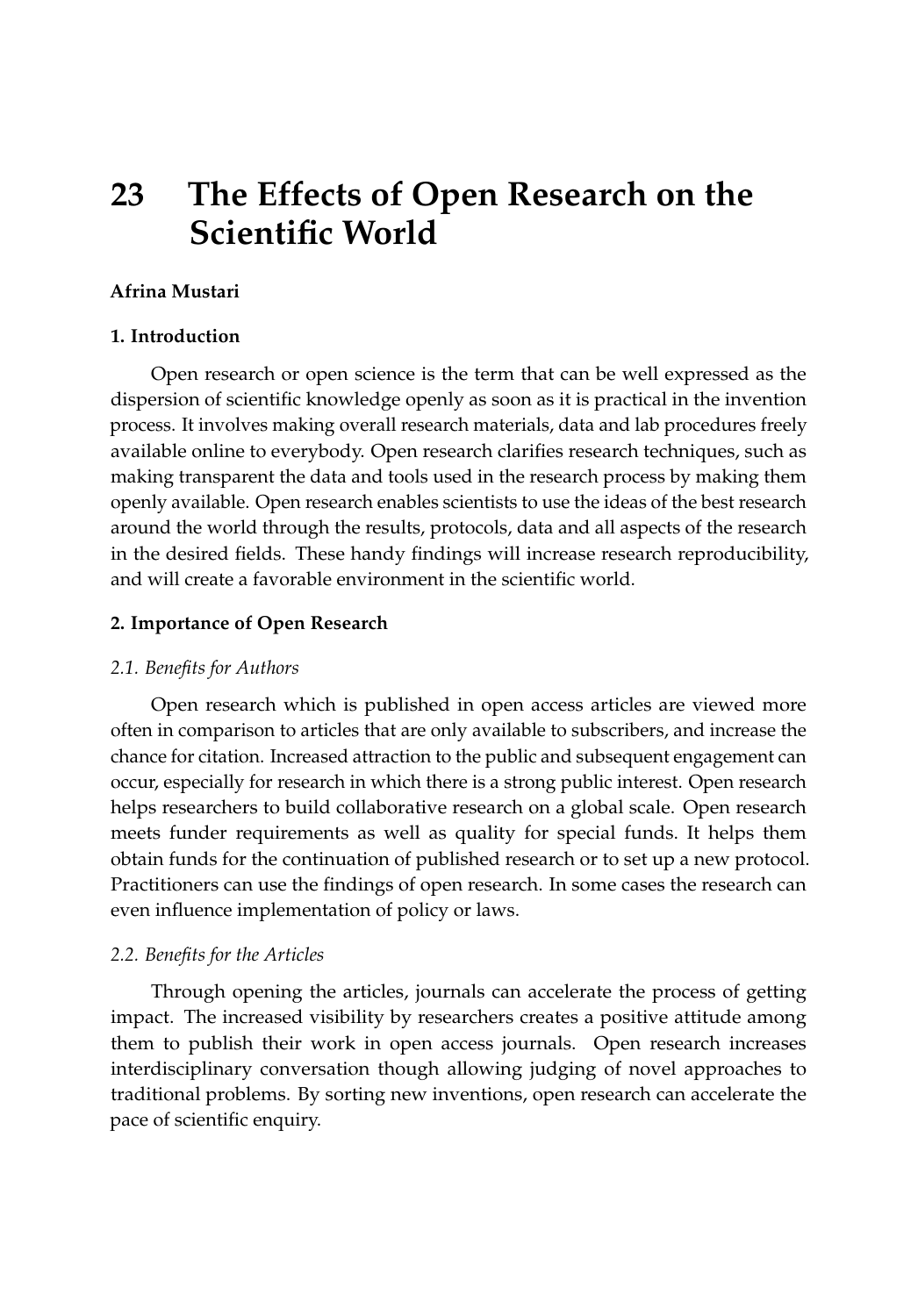Afrina Mustari

#### **3. Constraints of Restricted Research**

Many researchers suffer from a lack of access to research protocols. Especially in the developing countries, researchers experience trouble to subscribe or to pay access fees. The public will be unable to get access to the research. Only some reputed university and educational institutions have access to restricted research, where services are free at the point of use for staff and students in learning, teaching and research through institutional subscriptions. On the other hand, the majority of them can't support their young researchers to obtain their desired research protocols or data. So the restricted research ultimately limits the utilization of skills for many promising scientists, and access to new innovation processes.

#### **4. Global Impact of Open Research**

Now is the age of scientific revolution. Scientific fields are becoming closer to each other, leading to the discovery of new technology by overlapping different disciplines. Open research can be favorable in helping this approach. Nowadays researchers want to collaborate with other disciplines to utilize the best technology. Open science enhances the scope such opportunities. Today, scientific research relies more and more heavily on computer codes and software for simulations, analysis, calculations, visualization and signal or data processing, so it's important to have access to those codes and software. Moreover, it's essential to publish inventions so that the results can be repeated and validated. The said results also improve the transfer of knowledge from academia to industry. Many research institutes have potential researchers who can contribute to the scientific world but due to lack of proper knowledge about previous work in the similar discipline they can't obtain enough funds. Scientists from developing countries lack modern technology although they have a keen interest to make new discoveries. In this case, they can communicate with famous scientists though open research, thus engaging themselves in the innovation process. Sometimes scientists need to write anew research project, but if they can't get access to previous research it is quite tough to overview the writing. Practicing open science can improve research practices and increase study reliability. If scientists share their obtained materials and data, other scientists can more easily evaluate them, so it increases the quality of the research. By sharing their materials and data, scientists create scope for others to use and analyze them in new ways, potentially leading to new discoveries, thus speeding up scientific discovery.